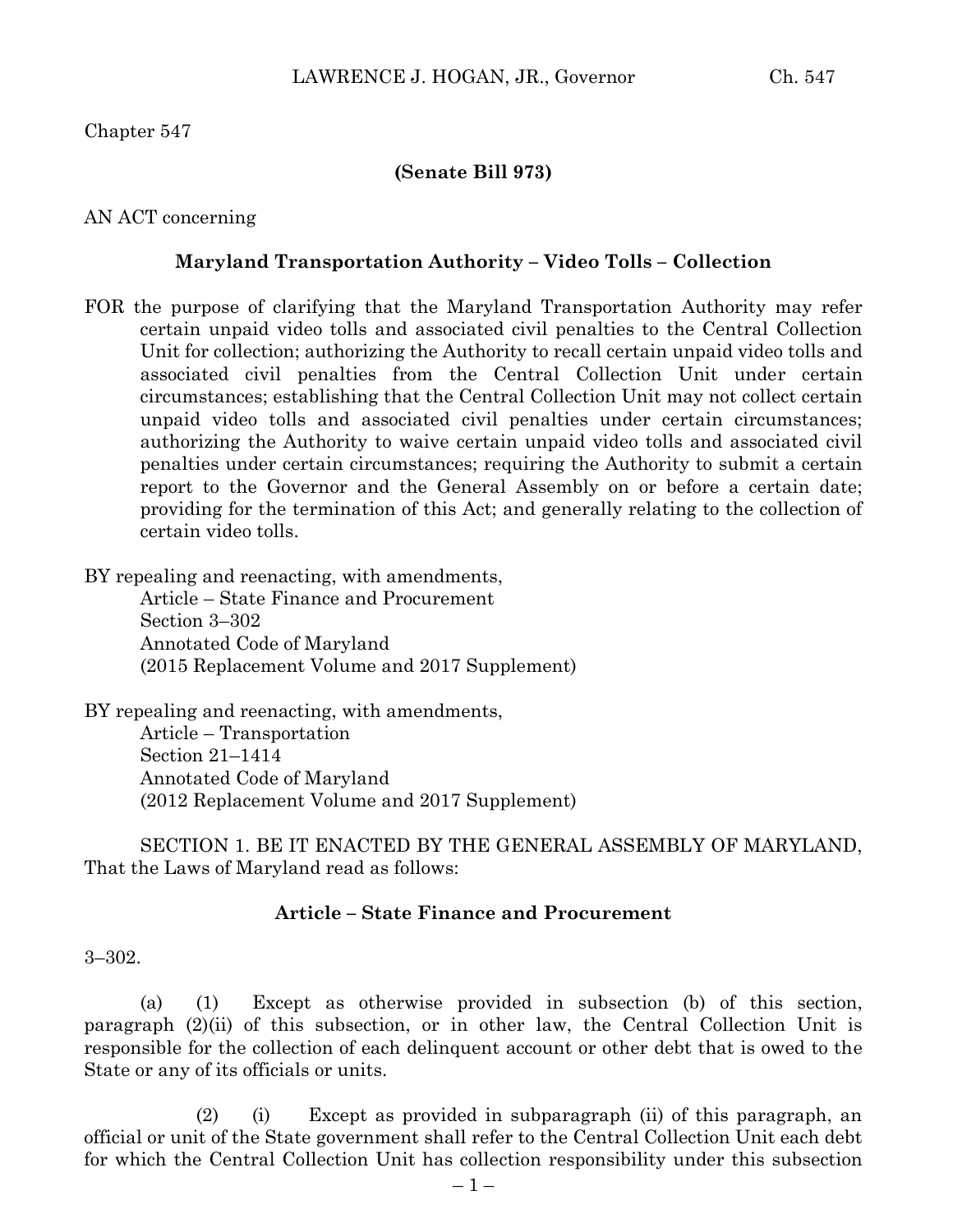and may not settle the debt.

(ii) A public institution of higher education may not refer a delinquent student account or debt to the Central Collection Unit unless, in accordance with § 15–119 of the Education Article:

1. the delinquent account or debt has not been settled by the end of the late registration period of the semester after the student account became delinquent; or

2. the student has not entered into or made timely payments to satisfy an installment payment plan.

(3) For the purposes of this subtitle, a community college or board of trustees for a community college established or operating under Title 16 of the Education Article is a unit of the State.

(b) Unless, with the approval of the Secretary, a unit of the State government assigns the claim to the Central Collection Unit, the Central Collection Unit is not responsible for and may not collect:

(1) any taxes;

(2) any child support payment that is owed under  $\S$  5–308 of the Human Services Article;

(3) any unemployment insurance contribution or overpayment;

(4) any fine;

(5) any court costs;

(6) any forfeiture on bond;

(7) any money that is owed as a result of a default on a loan that the Department of Commerce or the Department of Housing and Community Development has made or insured; **[**or**]**

(8) any money that is owed under Title 9, Subtitles 2, 3, and 4 and Title 20 of the Insurance Article**; OR**

**(9) ANY MONEY THAT IS OWED UNDER A DELINQUENT ACCOUNT FOR UNPAID VIDEO TOLLS AND ASSOCIATED CIVIL PENALTIES AND IS RECALLED BY THE MARYLAND TRANSPORTATION AUTHORITY UNDER § 21–1414(H) OF THE TRANSPORTATION ARTICLE**.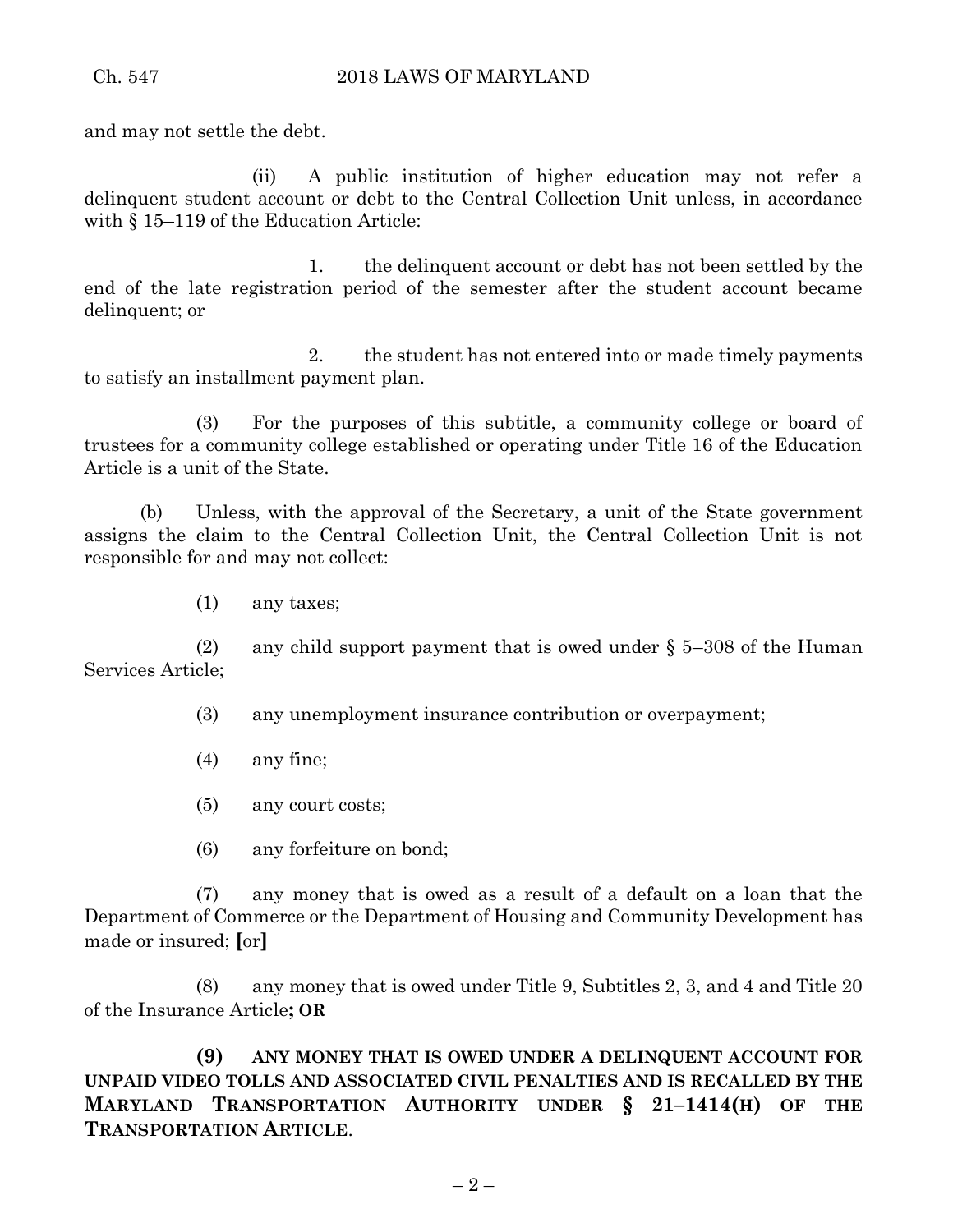(c) The Central Collection Unit shall be responsible for the collection of each delinquent account or other debt that is owed to a community college established or operating under Title 16 of the Education Article if the board of trustees for the community college:

(1) adopts a resolution appointing the Central Collection Unit as the collector of delinquent accounts or other debt; and

(2) submits the resolution to the Central Collection Unit.

## **Article – Transportation**

21–1414.

(a) (1) In this section the following words have the meanings indicated.

(2) "Authority" means the Maryland Transportation Authority.

(3) "Electronic toll collection" means a system in a toll collection facility that is capable of collecting information from a motor vehicle for use in charging tolls.

(4) "Notice of toll due" or "notice" means an administrative notice of a video toll transaction.

(5) "Person alleged to be liable" means:

(i) The registered owner of a motor vehicle involved in a video toll transaction; or

(ii) A person to whom a registered owner of a motor vehicle has transferred liability for a video toll transaction in accordance with this section and the regulations of the Authority.

(6) "Recorded image" means an image of a motor vehicle passing through a toll collection facility recorded by a video monitoring system:

(i) On:

images;

- 1. One or more photographs, micrographs, or electronic
- 2. Videotape; or
- 3. Any other medium; and

(ii) Showing either the front or rear of the motor vehicle on at least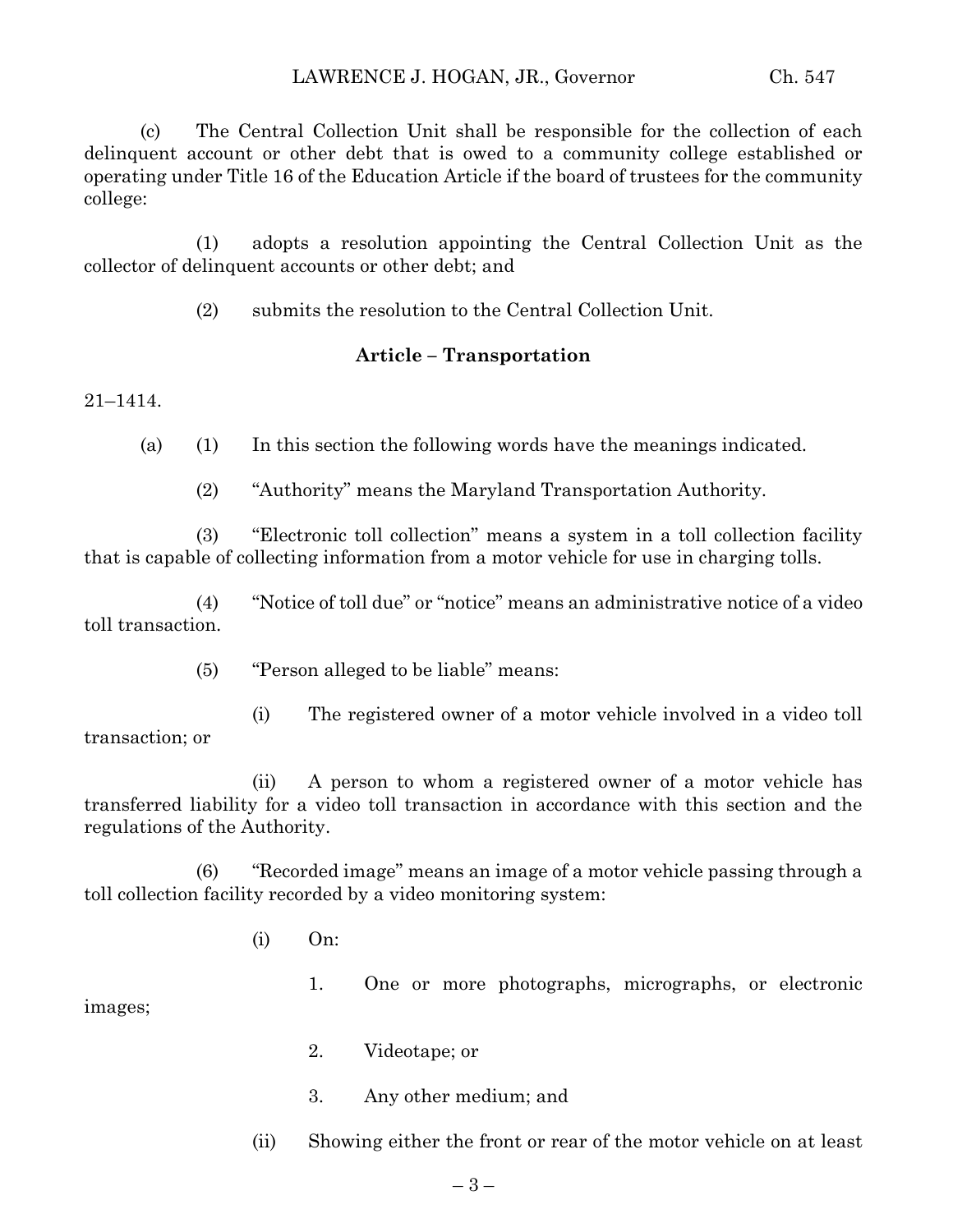one image or portion of tape and clearly identifying the license plate number and state of the motor vehicle.

(7) "Registered owner" means, with respect to a motor vehicle, the person or persons designated as the registered owner in the records of the government agency that is responsible for motor vehicle registration.

(8) "Toll collection facility" means any point on an Authority highway where a toll is incurred and is required to be paid.

(9) "Toll violation" means the failure to pay a video toll within the time prescribed by the Authority in a notice of toll due.

(10) "Video monitoring system" means a device installed to work in conjunction with a toll collection facility that produces a recorded image when a video toll transaction occurs.

(11) "Video toll" means the amount assessed by the Authority when a video toll transaction occurs.

(12) "Video toll transaction" means any transaction in which a motor vehicle does not or did not pay a toll at the time of passage through a toll collection facility with a video monitoring system.

(b) (1) Except as provided in subsection (g) of this section, the registered owner of a motor vehicle shall be liable to the Authority for payment of a video toll as provided for in the regulations of the Authority.

(2) The Authority shall send the registered owner of a motor vehicle that has incurred a video toll a notice of toll due.

(3) Except as provided in subsection (g) of this section, the person alleged to be liable who receives a notice of toll due shall have at least 30 days to pay the video toll.

(c) (1) Failure of the person alleged to be liable to pay the video toll under a notice of toll due by the date stated on the notice shall constitute a toll violation subject to a civil citation and a civil penalty, which shall be assessed 15 days after the toll violation occurs, as provided for in the regulations of the Authority.

(2) A registered owner of a motor vehicle shall not be liable for a civil penalty imposed under this section if the operator of the motor vehicle has been convicted of failure or refusal to pay a toll under § 21–1413 of this subtitle for the same violation.

(d) (1) The Authority or its duly authorized agent shall send a citation via first–class mail, no later than 60 days after the toll violation, to the person alleged to be liable under this section.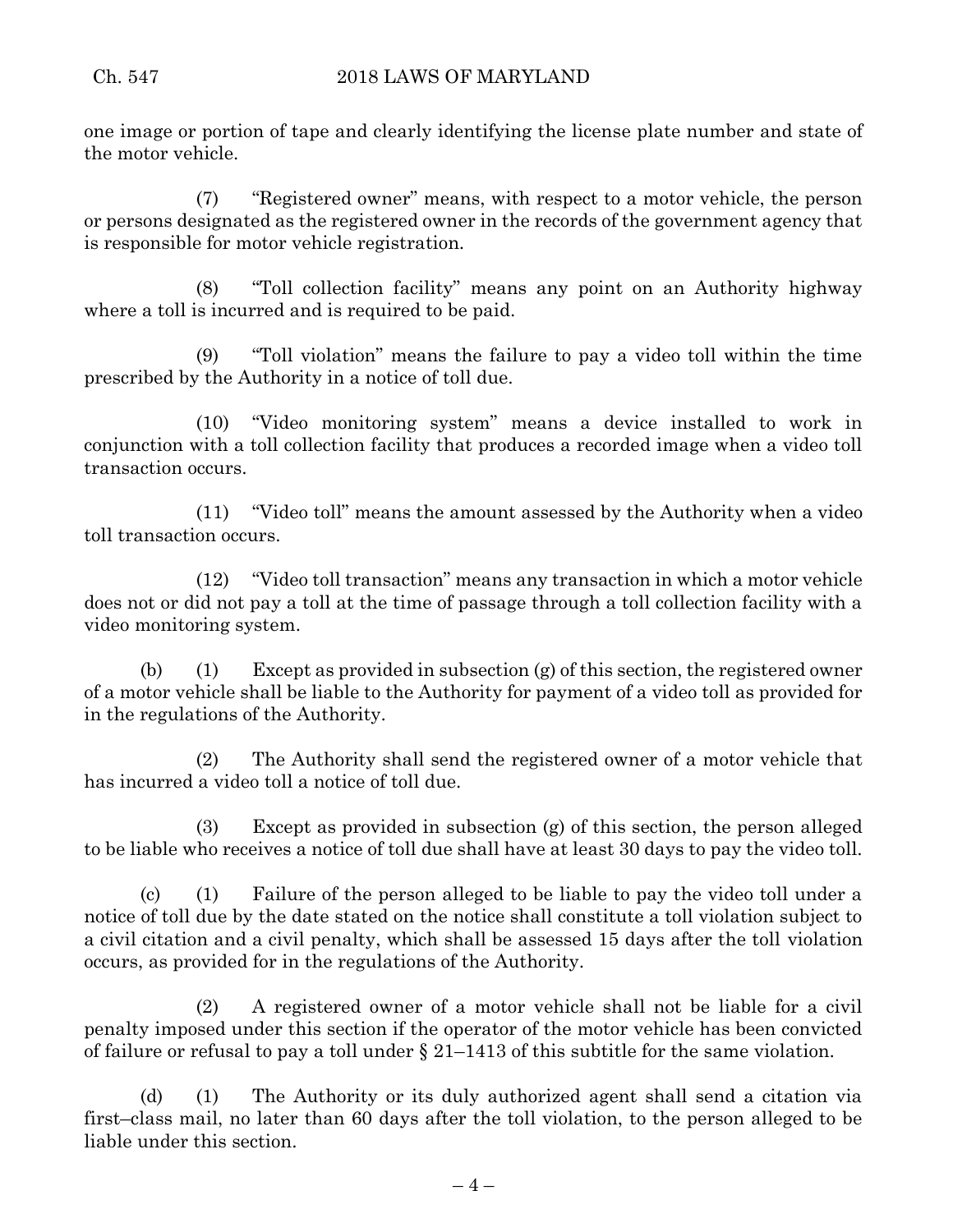(2) Personal service of the citation on the person alleged to be liable shall not be required, and a record of mailing kept in the ordinary course of business shall be admissible evidence of the mailing of the notice of toll due and citation.

(3) A citation shall contain:

(i) The name and address of the person alleged to be liable under this section;

(ii) The license plate number and state of registration of the motor vehicle involved in the video toll transaction;

- (iii) The location where the video toll transaction took place;
- (iv) The date and time of the video toll transaction;

(v) The amount of the video toll and the date it was due as stated on the notice of toll due;

(vi) A copy of the recorded image;

(vii) A statement that the video toll was not paid before the civil penalty was assessed;

- (viii) The amount of the civil penalty; and
- (ix) The date by which the video toll and civil penalty must be paid.
- (4) A citation shall also include:

(i) Information advising the person alleged to be liable under this section of the manner and the time in which liability alleged in the citation may be contested;

(ii) The statutory defenses described in subsection (g) of this section that were originally included in the notice of toll due; and

(iii) A warning that failure to pay the video toll and civil penalty, to contest liability in the manner and time prescribed, or to appear at a trial requested is an admission of liability and a waiver of available defenses, and may result in the refusal or suspension of the motor vehicle registration and referral for collection.

(5) A person alleged to be liable receiving the citation for a toll violation under this section may: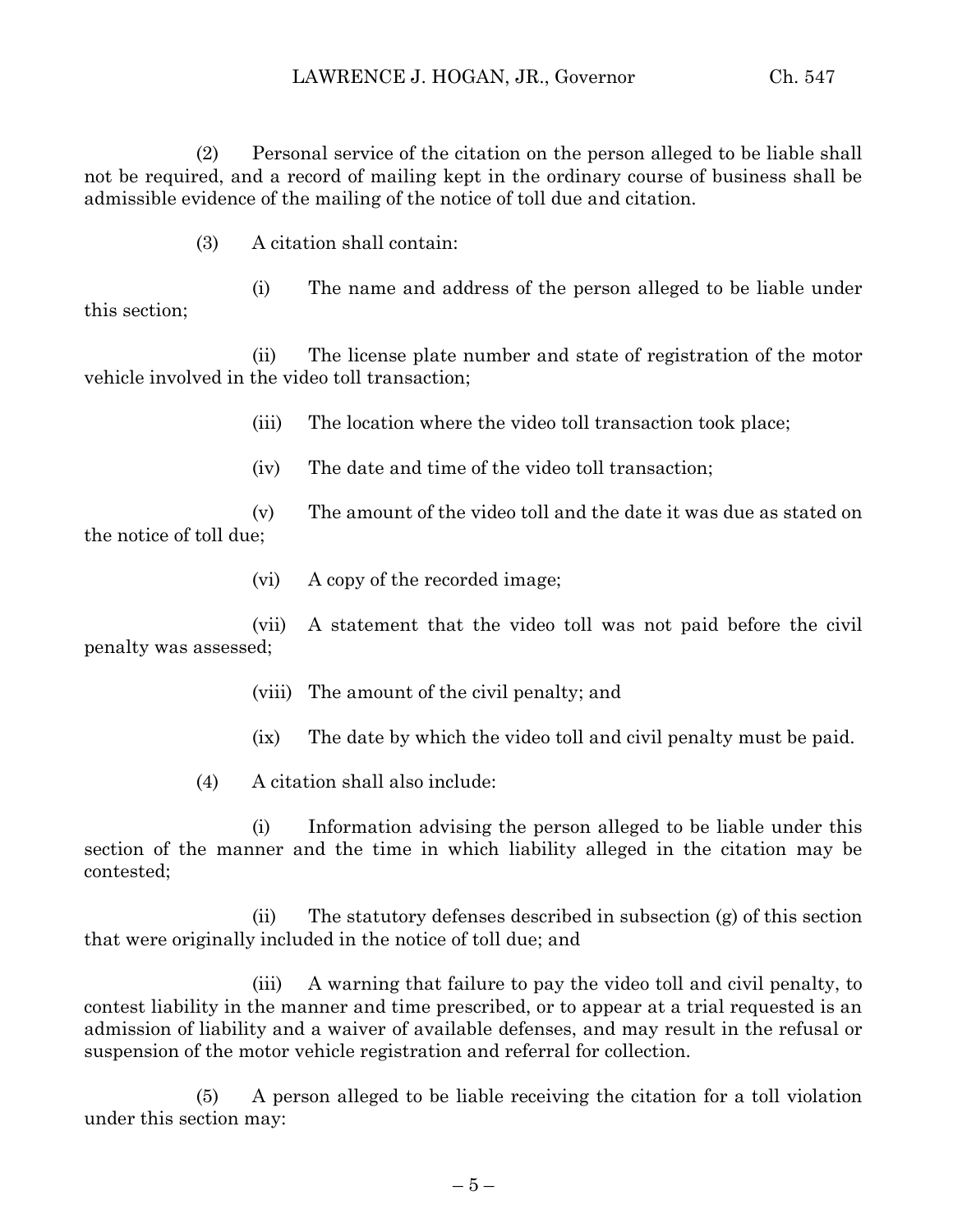Ch. 547 2018 LAWS OF MARYLAND

or

- (i) Pay the video toll and the civil penalty directly to the Authority;
- (ii) Elect to stand trial for the alleged violation.

(6) (i) If the person alleged to be liable under this section fails to elect to stand trial or to pay the prescribed video toll and civil penalty within 30 days after mailing of the citation, or is adjudicated to be liable after trial, or fails to appear at trial after having elected to stand trial, the Authority or its duly authorized agent may:

1. Collect the video toll and the civil penalty by any means of collection as provided by law; and

2. Notify the Administration of the failure to pay the video toll and civil penalty in accordance with subsection (i) of this section.

(ii) No additional hearing or proceeding is required before the Administration takes action with respect to the motor vehicle of the registered owner under subsection (i) of this section.

(e) (1) A certificate alleging that a toll violation occurred and that the video toll payment was not received before the civil penalty was assessed, sworn to or affirmed by a duly authorized agent of the Authority, based upon inspection of a recorded image and electronic toll collection records produced by an electronic toll collection video monitoring system shall be evidence of the facts contained therein and shall be admissible in any proceeding alleging a violation under this section without the presence or testimony of the duly authorized agent who performed the requirements under this section.

(2) The citation, including the certificate, shall constitute prima facie evidence of liability for the toll violation and civil penalty.

(f) Adjudication of liability under this section:

(1) Shall be based upon a preponderance of evidence;

(2) May not be deemed a conviction of a registered owner of a motor vehicle under the Motor Vehicle Code;

(3) May not be made part of the registered owner's motor vehicle operating record; and

(4) May not be considered in the provision of motor vehicle insurance coverage.

 $(g)$  (1) If, at the time of a video toll transaction, a motor vehicle is operated by a person other than the registered owner without the express or implied consent of the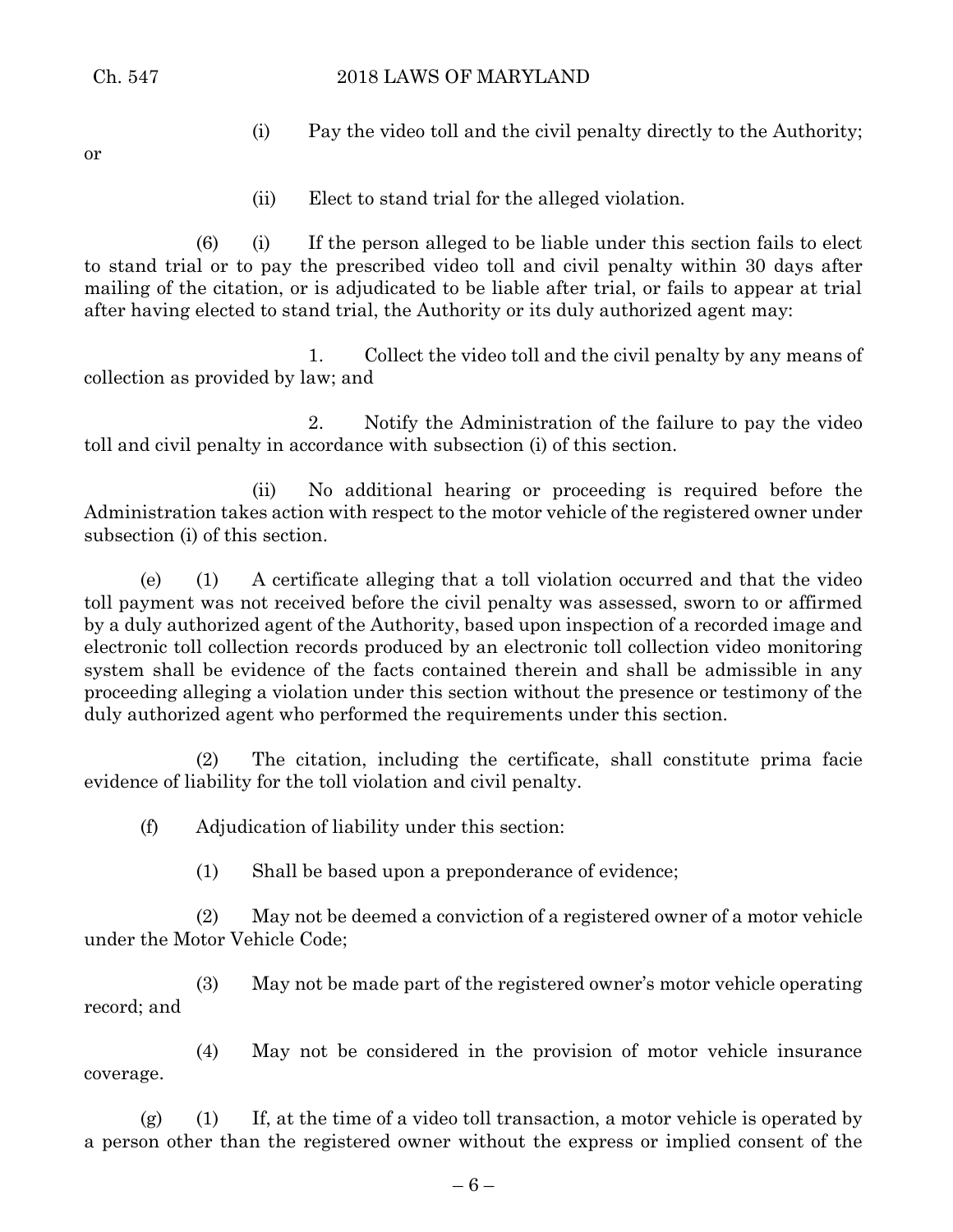registered owner, and if the registered owner by the date stated on the notice of toll due provides the Authority or its duly authorized agent with a notarized admission by the person accepting liability which shall include that person's name, address, and driver's license identification number, then the person accepting liability shall be liable under this section and shall be sent a notice of toll due.

(2) If the registered owner is a lessor of motor vehicles, and at the time of the video toll transaction the motor vehicle involved was in the possession of a lessee, and the lessor by the date stated on the notice of toll due provides the Authority or its duly authorized agent with a copy of the lease agreement or other documentation acceptable to the Authority identifying the lessee, including the person's name, address, and driver's license identification number or federal employer identification number, then the lessee shall be liable under this section and shall be sent a notice of toll due.

(3) If the motor vehicle involved in a video toll transaction is operated using a dealer or transporter registration plate, and at the time of the video toll transaction the motor vehicle was under the custody and control of a person other than the owner of the dealer or transporter registration plate, and if the owner of the dealer or transporter registration plate by the date stated on the notice of toll due provides to the Authority or its duly authorized agent a copy of the contractual agreement or other documentation acceptable to the Authority identifying the person, including the person's name, address, and driver's license identification number, who had custody and control over the motor vehicle at the time of the video toll transaction, then that person and not the owner of the dealer or transporter registration plate shall be liable under this section and shall be sent a notice of toll due.

(4) If a motor vehicle or registration plate number is reported to a law enforcement agency as stolen at the time of the video toll transaction, and the registered owner by the date stated on the notice of toll due provides to the Authority or its duly authorized agent a copy of the police report substantiating that the motor vehicle was stolen at the time of the video toll transaction, then the registered owner of the motor vehicle is not liable under this section.

(h) **(1) THE AUTHORITY MAY REFER A DELINQUENT ACCOUNT FOR UNPAID VIDEO TOLLS AND ASSOCIATED CIVIL PENALTIES TO THE CENTRAL COLLECTION UNIT FOR COLLECTION.**

**(2) THE AUTHORITY MAY RECALL A DELINQUENT ACCOUNT FROM THE CENTRAL COLLECTION UNIT IF:**

**(I) THE DELINQUENT ACCOUNT EXCEEDS \$300 IN UNPAID VIDEO TOLLS AND ASSOCIATED CIVIL PENALTIES;**

**(II) THE VIDEO TOLLS IN QUESTION WERE ASSESSED WITHIN A 30–DAY PERIOD; AND**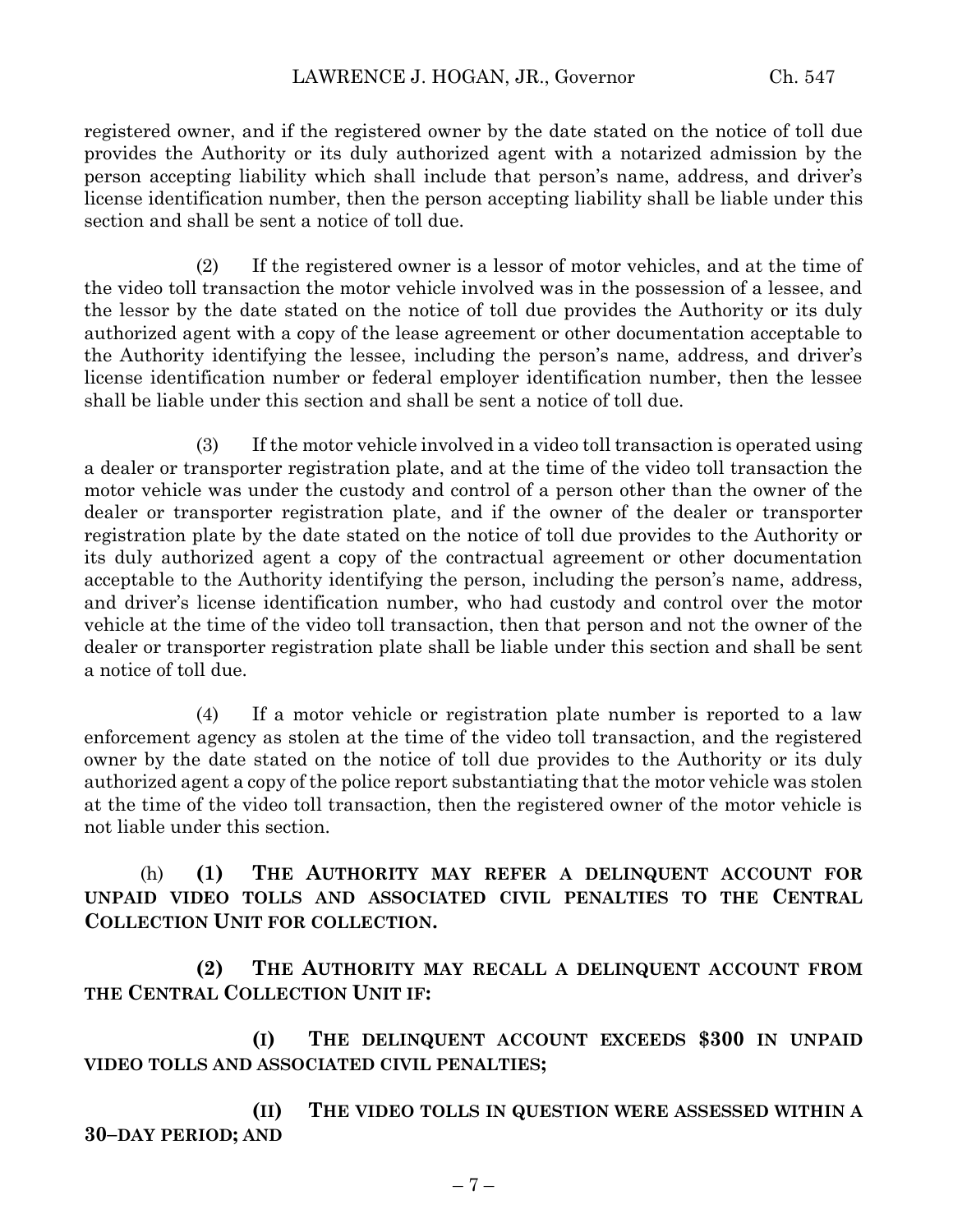**(III) MITIGATING FACTORS EXIST WITH RESPECT TO THE ASSESSMENT OF THE UNPAID VIDEO TOLLS AND ASSOCIATED CIVIL PENALTIES, AS DETERMINED BY THE AUTHORITY.**

**(3)** Notwithstanding any other provision of law, until the Authority refers the debt to the Central Collection Unit **OR AFTER THE AUTHORITY HAS RECALLED A DELINQUENT ACCOUNT FROM THE CENTRAL COLLECTION UNIT**, the Authority may waive any portion of the video toll due or civil penalty assessed under this section.

(i) (1) The Administration shall refuse or suspend the registration of a motor vehicle that incurs a toll violation under this section if:

(i) The Maryland Transportation Authority notifies the Administration that a registered owner of the motor vehicle has been served with a citation in accordance with this section and has failed to:

1. Pay the video toll and the civil penalty for the toll violation by the date specified in the citation; and

2. Contest liability for the toll violation by the date identified and in the manner specified in the citation; or

(ii) The Maryland Transportation Authority or the District Court notifies the Administration that a person who elected to contest liability for a toll violation under this section has failed to:

1. Appear for trial or has been determined to be guilty of the toll violation; and

2. Pay the video toll and civil penalty.

(2) In conjunction with the Maryland Transportation Authority, the Administration may adopt regulations and develop procedures to carry out the refusal or suspension of a registration under this subsection.

(3) The procedures in this subsection are in addition to any other penalty provided by law for a toll violation under this section.

(4) This subsection may be applied to enforce a reciprocal agreement entered into by the State and another jurisdiction in accordance with § 21–1415 of this subtitle.

SECTION 2. AND BE IT FURTHER ENACTED, That, on or before December 1, 2020, the Maryland Transportation Authority shall report to the Governor and, in accordance with § 2–1246 of the State Government Article, the General Assembly on its